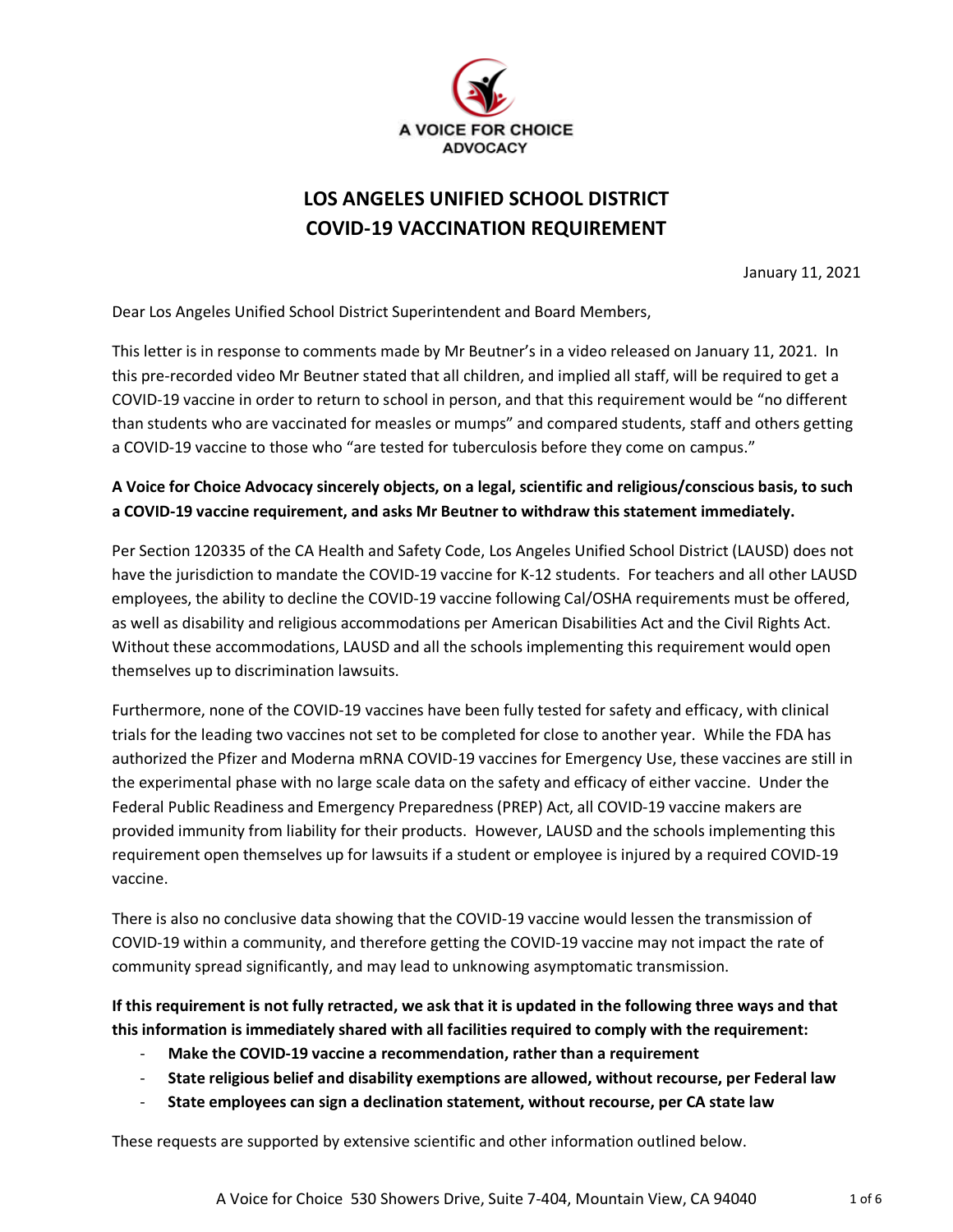#### **Student COVID-19 vaccine requirements**

COVID-19 vaccines have not even started clinical trials for children and so it will be some time until they are granted Emergency Use Authorization for this age group, and at least a year or two until they complete the experimental phase and are fully approved by the FDA. Regardless, Section 120335 of the California Health and Safety Code states that only the California Public Health Department can add another vaccine to the list of vaccines required for enrollment to preschool, and K-12 schools:

(11) Any other disease deemed appropriate by the department, taking into consideration the recommendations of the Advisory Committee on Immunization Practices of the United States Department of Health and Human Services, the American Academy of Pediatrics, and the American Academy of Family Physicians.

[http://leginfo.legislature.ca.gov/faces/billTextClient.xhtml?bill\\_id=201520160SB277](http://leginfo.legislature.ca.gov/faces/billTextClient.xhtml?bill_id=201520160SB277)

**The Los Angeles Unified School District cannot require the COVID-19 vaccine for students to attend school in person or otherwise and must remove this requirement.**

#### **Employee Cal/OSHA Declination Statement**

According to the California Occupational Safety and Health Administration (Cal/OSHA)'s Aerosol Transmissible Diseases Standard, Title 8, California Code of Regulations (CCR) Section 5199:

"Employers must make available the vaccinations that are appropriate for their employees' exposures…Employees are permitted to decline any recommended vaccination, but the employer must ensure that they sign the statement…for each declined vaccine… An alternative declination statement is acceptable as long as it meets the CDPH requirements of Health and Safety Code Section 1288.7." [\(https://www.dir.ca.gov/dosh/dosh\\_publications/ATD-Guide.pdf\)](https://www.dir.ca.gov/dosh/dosh_publications/ATD-Guide.pdf)

**By law, LAUSD cannot override Cal/OSHA regulations and must allow for a declination statement for all employees. Employees should be made aware they have a right to decline the vaccine and will not be discriminated against or suffer retribution for doing so.**

## **Employee Religious Belief Exemptions**

Per the 1964 Civil Rights act, the U.S. Equal Employment Opportunity Commission (EEOC), which enforces [Federal laws prohibiting employment discrimination,](https://www.eeoc.gov/laws-guidance-0) states employees are protected from employment discrimination when it involves religious discrimination:

"Religious discrimination involves treating a person (an applicant or employee) unfavorably because of his or her religious beliefs. The law protects not only people who belong to traditional, organized religions, such as Buddhism, Christianity, Hinduism, Islam, and Judaism, but also others who have sincerely held religious, ethical or moral beliefs. [\(https://www.eeoc.gov/religious-discrimination\)](https://www.eeoc.gov/religious-discrimination)"

"Once an employer is on notice that an employee's sincerely held religious belief, practice, or observance prevents the employee from receiving the vaccination, the employer must provide a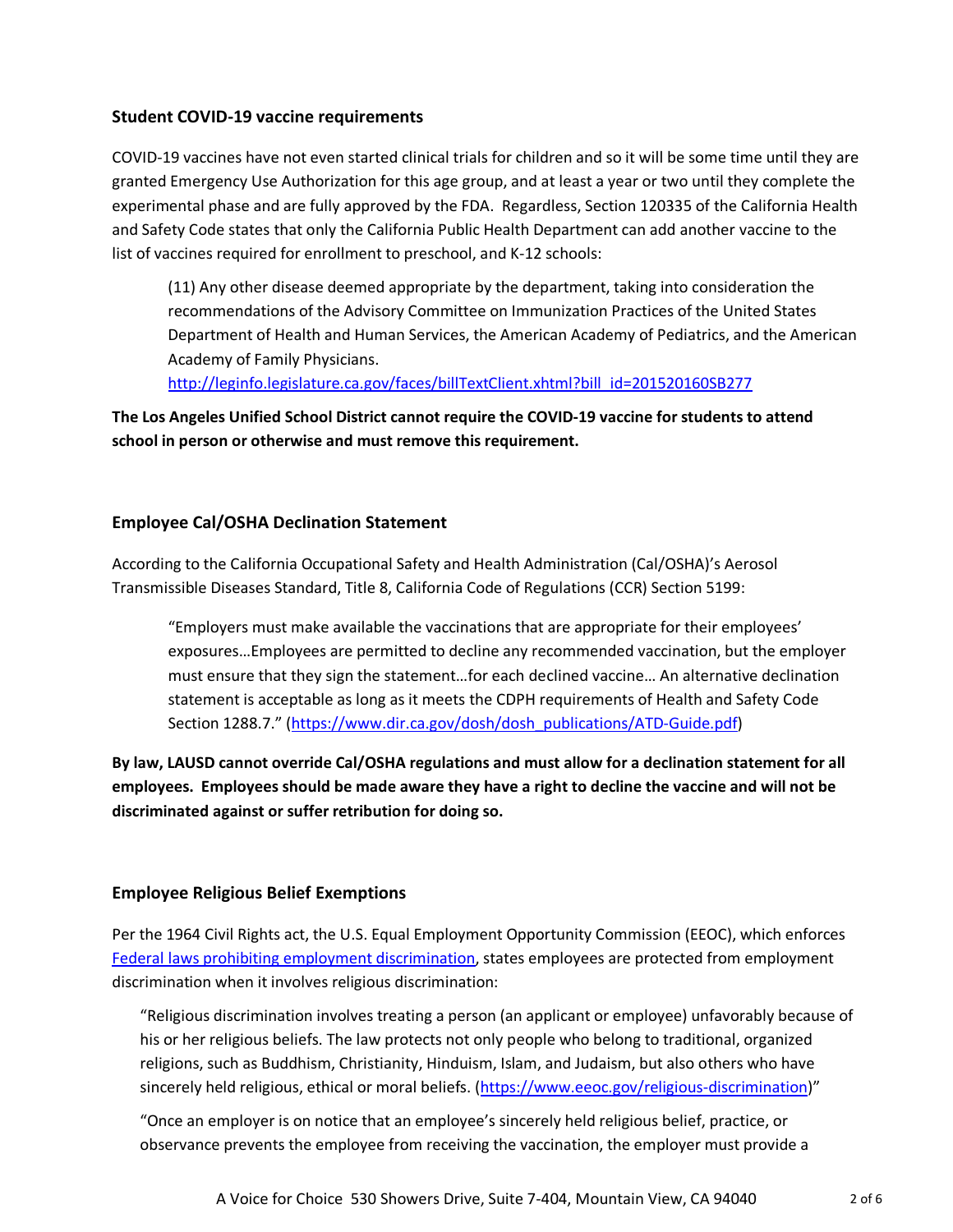reasonable accommodation for the religious belief, practice, or observance unless it would pose an undue hardship under Title VII of the Civil Rights Act. Courts have defined "undue hardship" under [Title](https://www.eeoc.gov/laws/guidance/questions-and-answers-religious-discrimination-workplace)  [VII](https://www.eeoc.gov/laws/guidance/questions-and-answers-religious-discrimination-workplace) as having more than a *de minimis* cost or burden on the employer. EEOC guidance explains that because the definition of religion is broad and protects beliefs, practices, and observances with which the employer may be unfamiliar, the employer should ordinarily assume that an employee's request for religious accommodation is based on a sincerely held religious belief."

[\(https://www.eeoc.gov/wysk/what-you-should-know-about-covid-19-and-ada-rehabilitation-act-and](https://www.eeoc.gov/wysk/what-you-should-know-about-covid-19-and-ada-rehabilitation-act-and-other-eeo-laws)[other-eeo-laws\)](https://www.eeoc.gov/wysk/what-you-should-know-about-covid-19-and-ada-rehabilitation-act-and-other-eeo-laws)

This is underscored by an article in the National Law Review (July 28, 2020) [\(https://www.natlawreview.com/article/vaccinate-or-terminate-mandatory-vaccination-workplace-policy\)](https://www.natlawreview.com/article/vaccinate-or-terminate-mandatory-vaccination-workplace-policy), which states:

"The EEOC first tackled mandatory vaccination in 2009 in response to the H1N1 ("swine flu") pandemic and incorporated into its guidance established law concerning medical testing and religious objections. In its publication [Pandemic Preparedness for the Workplace,](https://www.eeoc.gov/laws/guidance/pandemic-preparedness-workplace-and-americans-disabilities-act) the EEOC provided guidance regarding disability-related medical inquiries and medical examinations that might be relevant in a pandemic. As part of the 2009 guidance, the EEOC unequivocally concluded that both the ADA and Title VII prohibited an employer from compelling its employees to be vaccinated…regardless of their medical condition or religious beliefs – even during a pandemic."

The COVID-19 vaccine requirement is also a violation of employees' first amendment right to religious exemption, and is without legal precedence. Denying LAUSD employees the ability to honor their religious convictions goes against the founding principles of the US Constitution. There is no immediate threat of a severe adverse reaction to a contagious disease that justifies stripping these employees of their freedom of religion. Requiring the COVID-19 vaccine for employees would equate to religious discrimination.

**By law, LAUSD must allow for a religious exemption to a COVID-19 vaccine requirement for all employees and contractors. Without this, LAUSD and all schools implementing this requirement would open themselves up for religious discrimination lawsuits.**

## **The Precautionary Principle** - **The COVID-19 vaccine and its unknown safety and efficacy record**

As an article in the American Journal of Public Health states, "The precautionary principle asserts that the burden of proof for potentially harmful actions by industry or government rests on the assurance of safety and that when there are threats of serious damage, scientific uncertainty must be resolved in favor of prevention." [\(https://www.ncbi.nlm.nih.gov/pmc/articles/PMC1446778/\)](https://www.ncbi.nlm.nih.gov/pmc/articles/PMC1446778/).

Under section 564 of the Federal Food, Drug, and Cosmetic Act (FD&C Act), the FDA Commissioner may allow unapproved medical products or unapproved uses of approved medical products to be used in an emergency to diagnose, treat, or prevent serious or life-threatening diseases or conditions caused when there are no adequate, approved, and available alternatives. However, vaccines, or other medical products, that are approved under Emergency Use Authorization have not gone through thorough safety and efficacy testing, and may be based on very limited evidence and consciously or unconsciously influenced by the intense pressure to speed vaccines to market (as is likely the case with a COVID-19 vaccine). Furthermore, under the Federal Public Readiness and Emergency Preparedness (PREP) Act all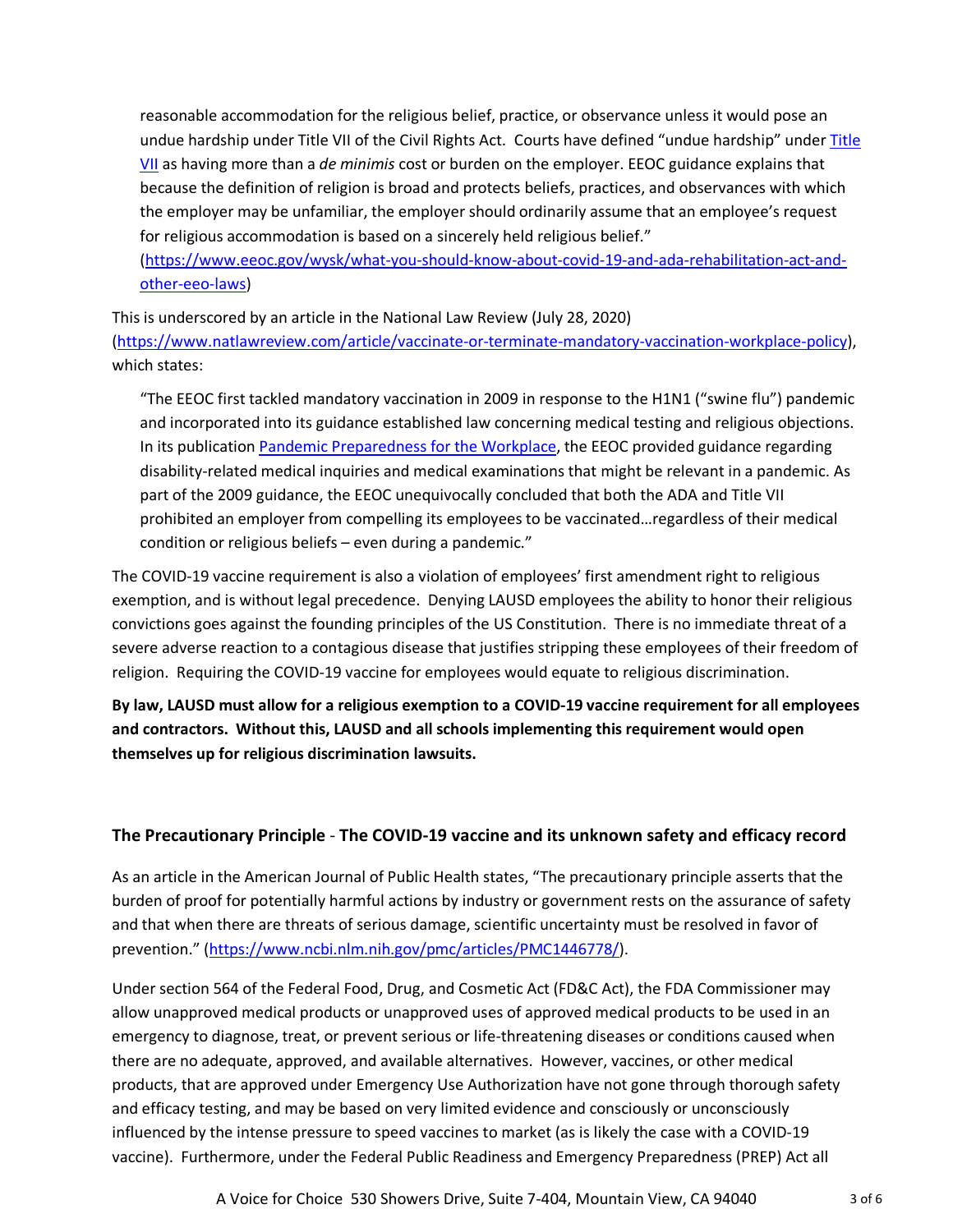COVID-19 vaccine makers are provided immunity from liability for their products [\(https://www.phe.gov/Preparedness/legal/prepact/Pages/default.aspx\)](https://www.phe.gov/Preparedness/legal/prepact/Pages/default.aspx).

While fully tested vaccines may provide a level of immunity in the future, vaccine development is usually a long, complex process, often lasting 10-15 years, involving a combination of public and private involvement [\(www.historyofvaccines.org/content/articles/vaccine-development-testing-and-regulation\)](https://www.historyofvaccines.org/content/articles/vaccine-development-testing-and-regulation). Vaccines usually go through animal trials and then once a vaccine has been proven safe and effective in animals they are moved to three-stages of human trials [\(www.cdc.gov/vaccines/basics/test-approve.html\)](https://www.cdc.gov/vaccines/basics/test-approve.html).

Let us not forget the past. In 1976, an outbreak of swine flu at a US military base led to fears of a devastating pandemic. By the end of the year, 40 million out of some 200 million Americans were vaccinated for the new strain with a brand new rushed vaccine, but no pandemic appeared, dozens of vaccine recipients were diagnosed with Guillain-Barré syndrome and public health credibility suffered [\(https://www.history.com/news/swine-flu-rush-vaccine-election-year-1976\)](https://www.history.com/news/swine-flu-rush-vaccine-election-year-1976). In 2009, another H1N1 vaccine was rushed to market without fully being tested, due to fears of a global swine flu pandemic. It resulted in one in every 50,000 who received the vaccine having their immune system attack clusters of neurons. Scientists studied this for six years and in 2015, the UK government officially acknowledged that the vaccine caused brain damage, leading to permanent narcolepsy [\(www.cdc.gov/vaccinesafety/concerns/history/narcolepsy-flu.html\)](https://www.cdc.gov/vaccinesafety/concerns/history/narcolepsy-flu.html).

The two COVID-19 vaccine frontrunners (Pfizer and Moderna) use mRNA technology and the third (AstraZeneca) uses adenovirus-vectored vaccine technology, none of which have ever been approved by the FDA for human use. There is no knowledge of the safety or efficacy of these novel vaccines technologies long term. These vaccines are completely experimental and those given the vaccines prior to the completion of the phase three trials late next year are guinea pigs, and will be monitored for two years during this live experiment.

Furthermore, previous coronavirus vaccine testing (for SARS and MERS) resulted in severe issues of Disease Enhancement. Disease Enhancement occurs after an animal or human receive a vaccine and then when exposed to the virus develop more severe symptoms than those who had not been vaccinated. For example, in studies of an experimental SARS vaccine reported in 2004, vaccinated ferrets developed damaging inflammation in their livers after being infected with the virus [\(www.ncbi.nlm.nih.gov/pubmed/12725690;](https://www.ncbi.nlm.nih.gov/pubmed/12725690) [www.ncbi.nlm.nih.gov/pmc/articles/PMC3454321/;](https://www.ncbi.nlm.nih.gov/pmc/articles/PMC3454321/) [www.sciencedirect.com/science/article/pii/S0264410X05009163\)](https://www.sciencedirect.com/science/article/pii/S0264410X05009163). COVID-19 vaccine trials have not been conducted sequentially to exclude the possibility of this serious reaction happening if exposed to the virus months or even years after vaccination.

The goal of an EUA vaccine should NOT be 100% vaccination, or even close to that. With never before vetted technology, without completed clinical trials and without full FDA approval, a COVID-19 vaccine must only be offered to those who will be severely impacted by not taking the vaccine. We know from the CDC that 99.2% of the population survives COVID-19, and even among the highest mortality groups the survival rate is over 94%.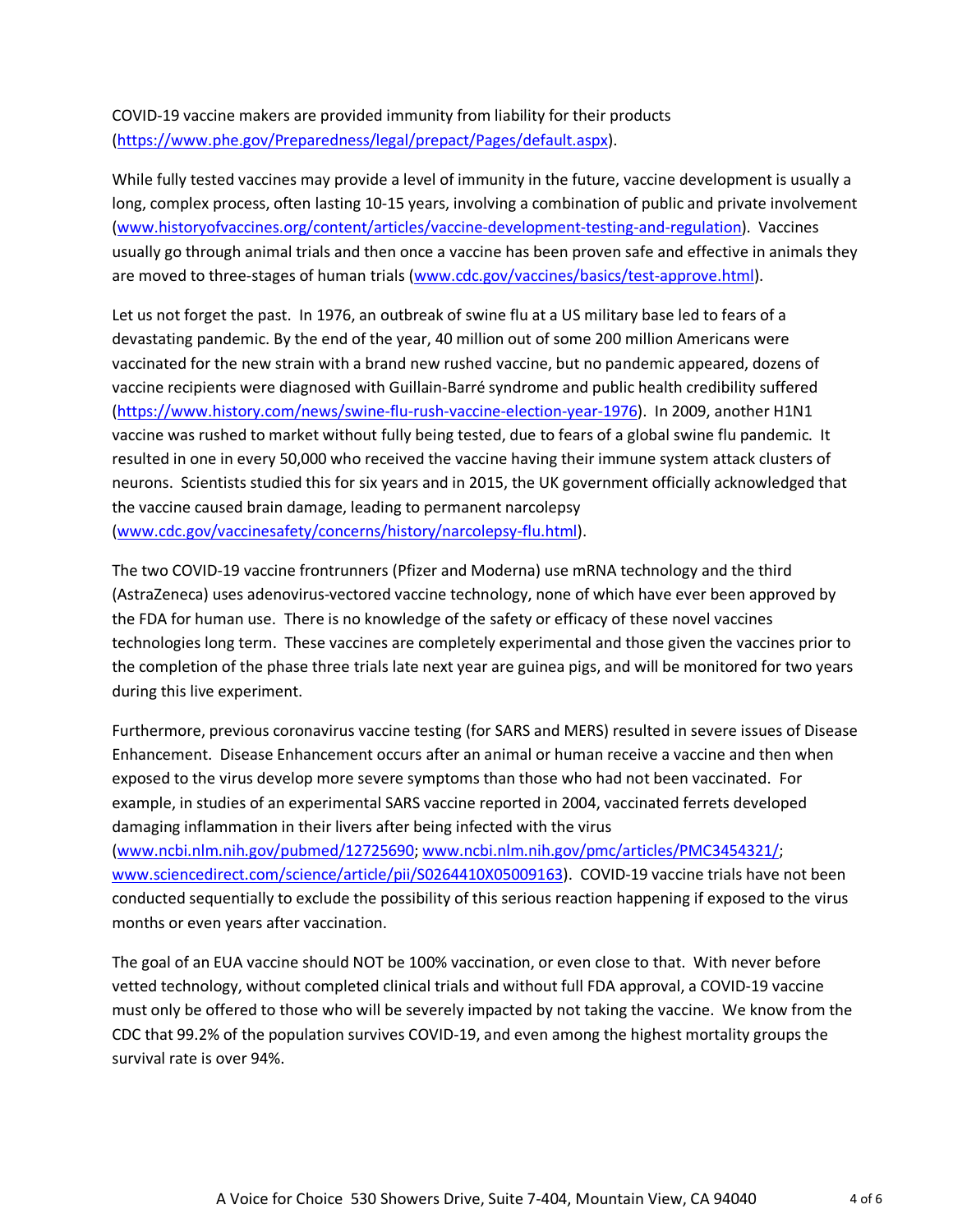We ask that if LAUSD recommends the COVID-19 vaccine to their employees that their recommendations, marketing and communication make the following clear, so their employees can make an informed decision:

- The relative known risks of the COVID-19 vaccine vs COVID-19, its survival rate, therapeutic treatment options to aid informed consent.
- The COVID-19 vaccine is approved by the FDA with Emergency Use Authorization, and has not gone through full clinical trials for safety and efficacy. Therefore the long term safety and efficacy of the vaccine is unknown.
- The vaccine clinical trials have been conducted among those who are healthy, not pregnant or lactating, and who have not had COVID-19. Therefore no safety data among those who are sick, those who are pregnant or lactating, or those who have had COVID-19 exists.
- Current COVID-19 vaccine uses mRNA or adenovirus-vectored vaccine technology, which has never been approved by the FDA for human use. Therefore its long term effects are unknown.
- The vaccine manufacturer and person administering the vaccine has no liability and therefore if a person has an adverse reaction from the vaccine they have no recourse to sue or get any financial compensation from them, but LAUSD is liable if the vaccine is required.
- All adverse reactions should reported by the patient to their physician who is obligated to file a report in the Vaccine Adverse Events Reporting System database, as well as contact the manufacturer. The patient can also file a report themselves.
- The majority of clinical trial COVID-19 vaccine recipients were injected less than 4 months ago. Not only can the safety not be established, but the long term efficacy can also not be established. It is not known how long the vaccine antibodies will last or if they will confer immunity if the virus mutates. Furthermore, the length of immunity for those who have had COVID-19 has not been fully established, but leading researchers believe it is at least six months, but likely much longer [\(https://www.biorxiv.org/content/10.1101/2020.11.15.383323v1;](https://www.biorxiv.org/content/10.1101/2020.11.15.383323v1) [https://www.nature.com/articles/s41591-020-01143-2;](https://www.nature.com/articles/s41591-020-01143-2) [https://www.medrxiv.org/content/10.1101/2020.08.11.20171843v2\)](https://www.medrxiv.org/content/10.1101/2020.08.11.20171843v2). Research has also implied Tcell cross-reactivity from previous coronavirus infections conferring immunity [\(https://pubmed.ncbi.nlm.nih.gov/32753554/; https://pubmed.ncbi.nlm.nih.gov/32753554/\)](https://pubmed.ncbi.nlm.nih.gov/32753554/).
- While the three frontrunner vaccines are thought to lessen the symptoms of COVID-19, they seem not to prevent the transmission, as is the case with other vaccines, such as the pertussis vaccine. If this is the case, the vaccine will reduce the rate of severe symptoms, but may mask transmission.

**The Los Angeles Unified School District should follow the Precautionary Principle and heed on the side of caution not requiring the COVID-19 vaccine, until there is the scientific assurance that the COVID-19 vaccine will not put their employees and the community in a higher risk category.**